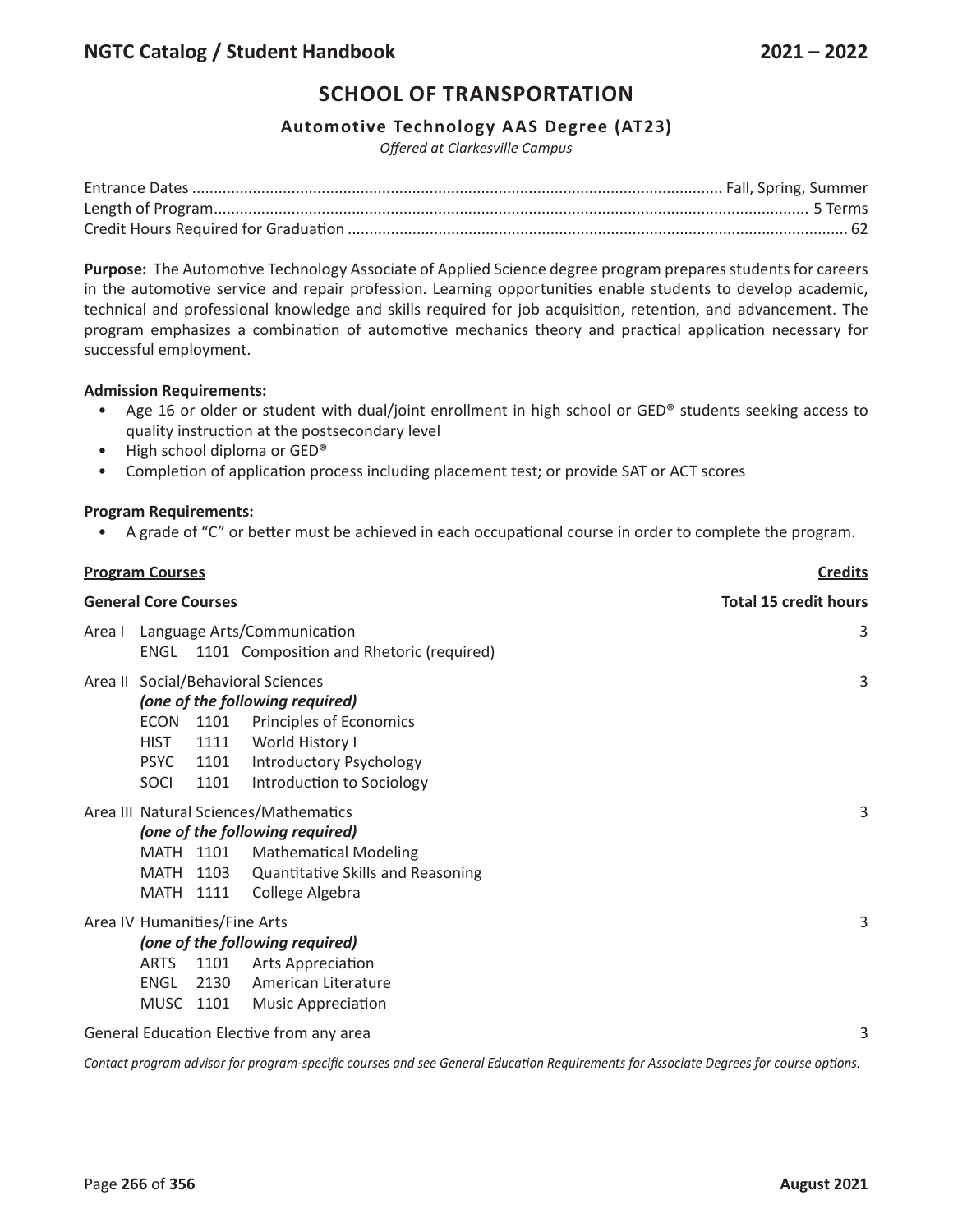# **NGTC Catalog / Student Handbook 2021 – 2022**

# **SCHOOL OF TRANSPORTATION**

#### **Occupational Courses Total 47 credit hours**

| AUTT | 1010 | Automotive Technology Introduction            | 2              |
|------|------|-----------------------------------------------|----------------|
| AUTT | 1020 | <b>Automotive Electrical Systems</b>          | 7              |
| AUTT | 1030 | Automotive Brake Systems                      | 4              |
| AUTT | 1040 | Automotive Engine Performance                 | 7              |
| AUTT | 1050 | Automotive Suspension and Steering System     | 4              |
| AUTT | 1060 | Automotive Climate Control Systems            | 5              |
| AUTT | 2010 | Automotive Engine Repair                      | 6              |
| AUTT | 2020 | Automotive Manual Drive Train and Axles       | $\overline{4}$ |
| AUTT | 2030 | <b>Automatic Transmissions and Transaxles</b> | 5              |
| COLL | 1010 | <b>College and Career Success Skills</b>      | 3              |

Estimated Cost of books and supplies for full program is approximately \$1,000. This includes textbooks, two uniform shirts (purchased through bookstore), safety glasses and three ring binder. This price does NOT include the cost of shoes or pants. Students are required to wear appropriate work style pants or jeans and closed toe shoes / boots with oil and slip resistant soles.

> *The Automotive Technology program is Master accredited and ASE (Automotive Service Excellence) certified through the National Automotive Technicians Education Foundation, Inc. (NATEF)*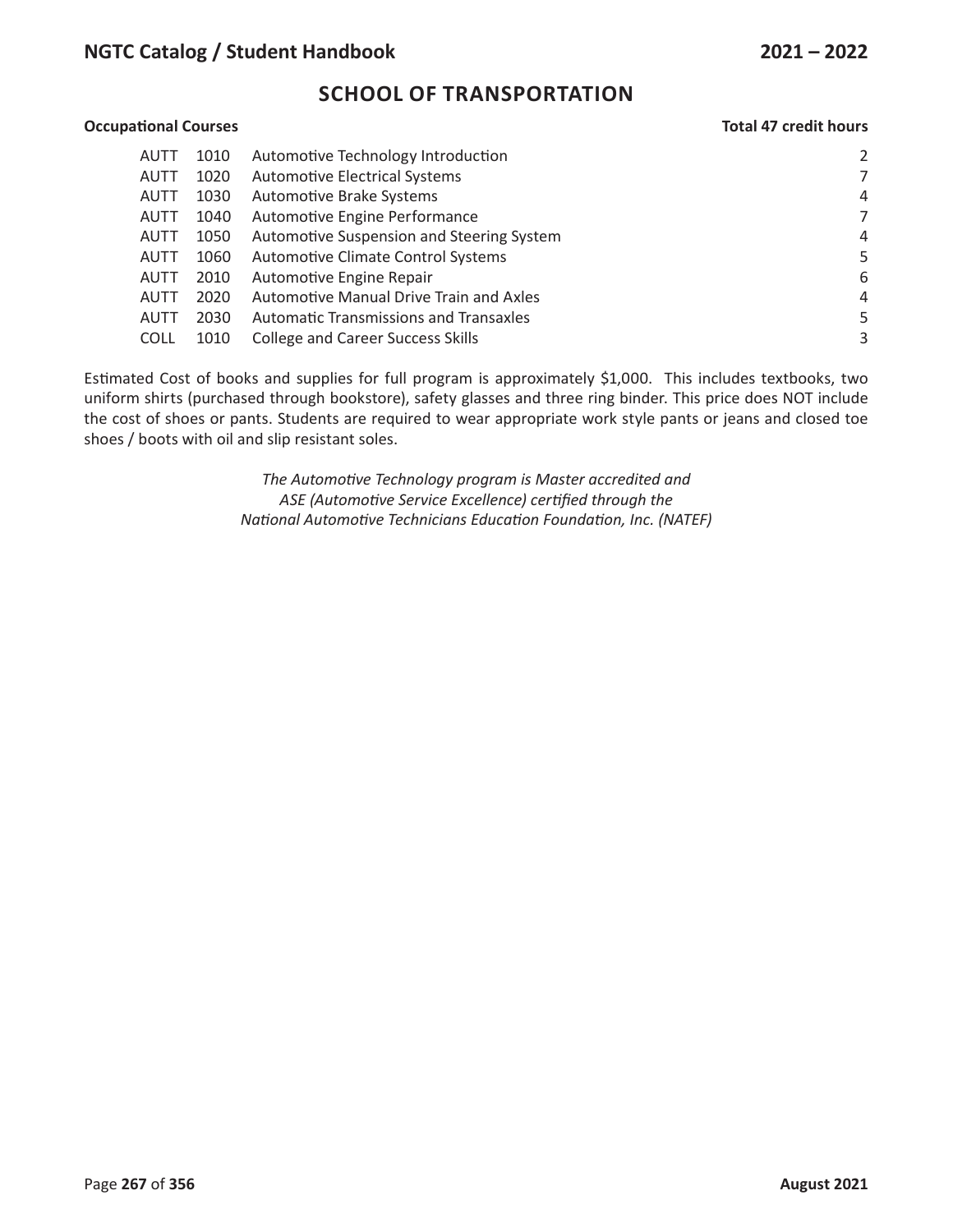#### **Automotive Technology Diploma (AT14)**

*Offered at Clarkesville Campus*

**Purpose:** The Automotive Technology diploma program prepares students for careers in the automotive service and repair profession. Learning opportunities enable students to develop academic, technical, and professional knowledge and skills required for job acquisition, retention, and advancement. The program emphasizes a combination of automotive mechanics theory and practical application necessary for successful employment. Program graduates receive an Automotive Technology diploma that qualifies them as an entry-level automotive technician.

#### **Admission Requirements:**

- Age 16 or older or student with dual/joint enrollment in high school or GED® students seeking access to quality instruction at the postsecondary level
- High school diploma or GED®
- Completion of application process including placement test; or provide SAT or ACT scores

#### **Program Requirements:**

• A grade of "C" or better must be achieved in each occupational course in order to complete the program.

| <b>Program Courses</b>      |                  |                                                          | <b>Credits</b>               |
|-----------------------------|------------------|----------------------------------------------------------|------------------------------|
| <b>Basic Skills Courses</b> |                  |                                                          | <b>Total 9 credit hours</b>  |
| <b>COLL</b>                 | 1010             | <b>College and Career Success Skills</b>                 | 3                            |
| <b>ENGL</b>                 | 1010             | <b>Fundamentals of English I</b>                         | 3                            |
| <b>MATH</b>                 | 1012             | <b>Foundations of Mathematics</b>                        | 3                            |
| <b>Occupational Courses</b> |                  |                                                          | <b>Total 48 credit hours</b> |
| AUTT                        | 1010             | Automotive Technology Introduction                       | 2                            |
| <b>AUTT</b>                 | 1020             | <b>Automotive Electrical Systems</b>                     | 7                            |
| <b>AUTT</b>                 | 1030             | Automotive Brake Systems                                 | 4                            |
| <b>AUTT</b>                 | 1040             | Automotive Engine Performance                            | 7                            |
| <b>AUTT</b>                 | 1050             | Automotive Suspension and Steering Systems               | 4                            |
| <b>AUTT</b>                 | 1060             | <b>Automotive Climate Control Systems</b>                | 5                            |
| AUTT                        | 2010             | Automotive Engine Repair                                 | 6                            |
| AUTT                        | 2020             | <b>Automotive Manual Drive Train and Axles</b>           | 4                            |
| <b>AUTT</b>                 | 2030             | <b>Automotive Automatic Transmissions and Transaxles</b> | 5                            |
|                             |                  | (select one of the following)                            |                              |
| AUTT                        | 1070             | Automotive Technology Internship                         | 4                            |
| <b>AUTT</b>                 | 2110             | Automotive Light Duty Diesel Engines                     | (6)                          |
|                             | <b>MGMT 1100</b> | Principles of Management                                 | (3)                          |
|                             | <b>MGMT 1120</b> | <b>Introduction to Business</b>                          | (3)                          |
| WELD                        | 1015             | Shielded Metal Arc Welding I                             | (4)                          |
| <b>WELD</b>                 | 1035             | Gas Metal and Flux-Cored Arc Welding                     | (3)                          |

Estimated cost of books and supplies for full program is approximately \$925. This includes textbooks, two uniform shirts (purchased through the bookstore), safety glasses and three ring binder. This price does NOT include the cost of shoes or pants. Students are required to wear appropriate work style pants or jeans and closed toe shoes/ boots with oil and slip resistant soles. Occupational Lab fee \$20.

> *The Automotive Technology program is Master accredited ASE (Automotive Service Excellence) certified through the National Automotive Technicians Education Foundation, Inc. (NATEF)*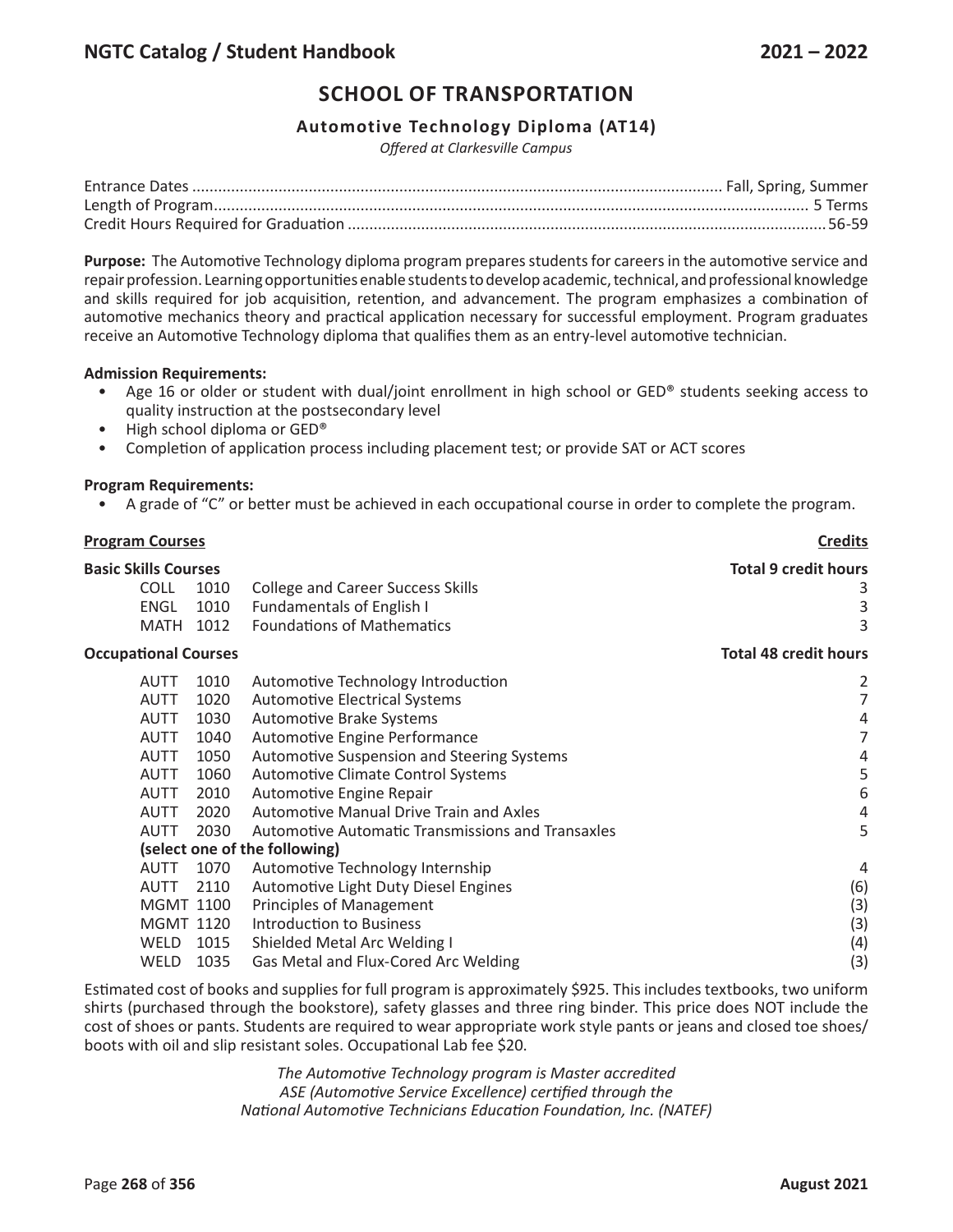#### **Automotive Chassis Technician Specialist Certificate (ASG1)**

*Offered at Clarkesville Campus*

**Purpose:** The Automotive Chassis Technician Specialist certificate program provides students with skills needed to enter the automotive industry as an entry-level chassis technician. Topics covered include: shop safety, basic electrical/electronic theory and diagnosis, chassis components and types, steering system components and service, alignment theory and procedures, and brake system operation, diagnosis and repair.

#### **Admission Requirements:**

- Age 16 or older or student with dual/joint enrollment in high school or GED® students seeking access to quality instruction at the postsecondary level
- High school diploma or GED®
- Completion of application process including placement test; or provide SAT or ACT scores

#### **Program Requirements:**

• A grade of "C" or better must be achieved in each course in order to complete the program.

| <b>Program Courses</b> |      |                                                   | <b>Credits</b> |
|------------------------|------|---------------------------------------------------|----------------|
| <b>AUTT</b>            | 1010 | Automotive Technology Introduction                | 2              |
| <b>AUTT</b>            | 1020 | Automotive Electrical Systems                     | $\mathcal{L}$  |
| AUTT                   | 1030 | Automotive Brake Systems                          | 4              |
| <b>AUTT</b>            | 1050 | <b>Automotive Suspension and Steering Systems</b> | $\overline{4}$ |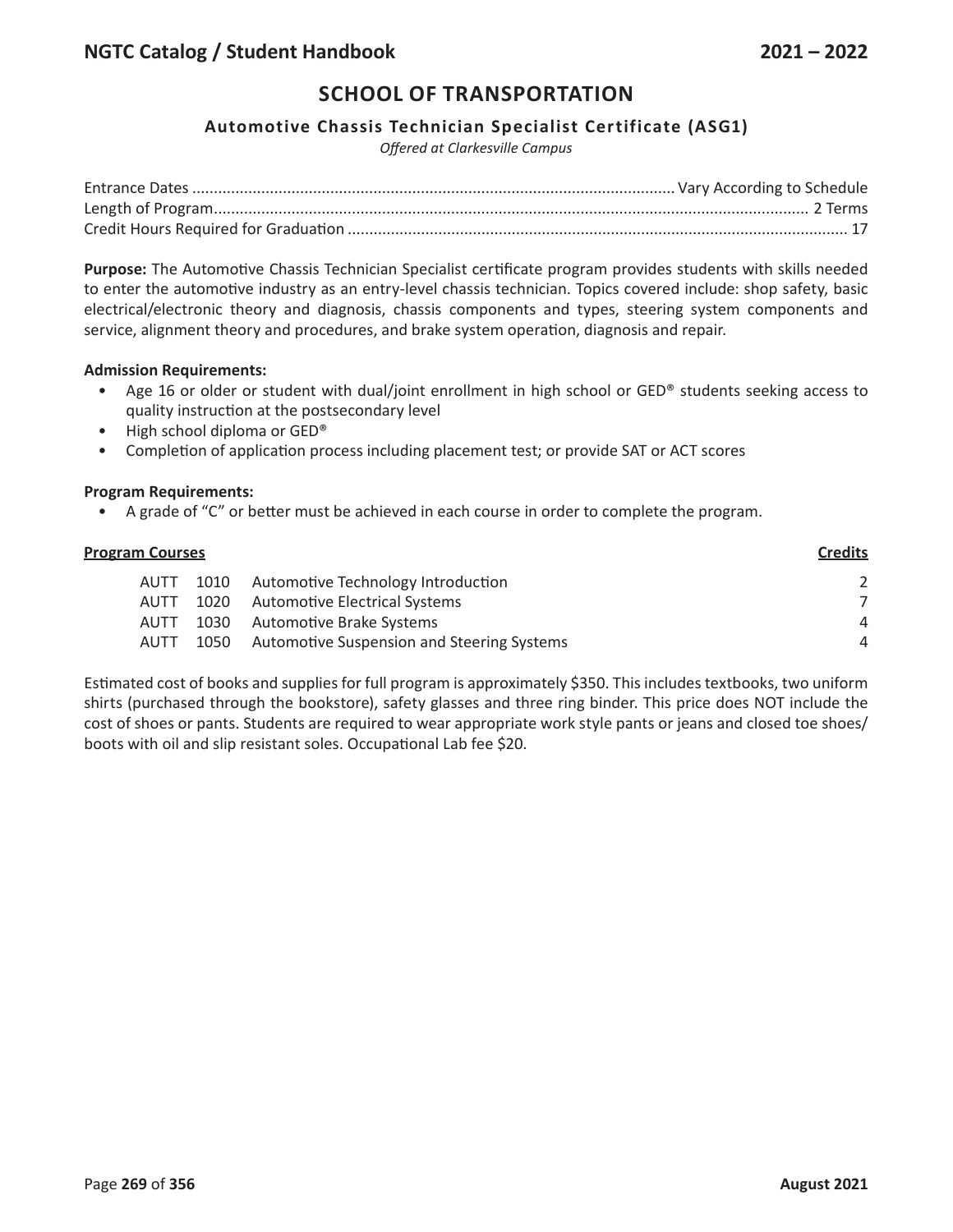### **Automotive Climate Control Technician Specialist Certificate (AH21)**

*Offered at Clarkesville Campus*

**Purpose:** The Automotive Climate Control Technician certificate program provides students with skills for entering the automotive service industry as an entry-level climate control technician. Topics include: basic shop safety, electrical/electronic theory and diagnosis, and the theory, operation, diagnosis and servicing of automotive climate control systems.

#### **Admission Requirements:**

- Age 16 or older or student with dual/joint enrollment in high school or GED® students seeking access to quality instruction at the postsecondary level
- High school diploma or GED®
- Completion of application process including placement test; or provide SAT or ACT scores

#### **Program Requirements:**

• A grade of "C" or better must be achieved in each course in order to complete the program.

#### **Program Courses Credits**

|  | AUTT 1010 Automotive Technology Introduction |  |
|--|----------------------------------------------|--|
|  | AUTT 1020 Automotive Electrical Systems      |  |
|  | AUTT 1060 Automotive Climate Control Systems |  |

Estimated cost of books and supplies for full program is approximately \$500. This includes textbooks, two uniform shirts (purchased through the bookstore), safety glasses and three ring binder. This price does NOT include the cost of shoes or pants. Students are required to wear appropriate work style pants or jeans and closed toe shoes/ boots with oil and slip resistant soles. Occupational Lab fee \$20.

# **Automotive Electrical/Electronic Systems Technician Certificate (AE41)**

*Offered at Clarkesville Campus*

Entrance Dates................................................................................................................ Vary According to Schedule Length of Program............................................................................................................................................ 1 Term Credit Hours Required for Graduation ...................................................................................................................... 9

**Purpose:** The Automotive Electrical/Electronic Systems Technician Certificate program provides students with the knowledge and skills necessary to diagnose, service, and repair basic electrical/electronic automotive systems as an entry-level technician. Topics covered: include automotive ship safety, electrical theory and circuit diagnosis, automotive batteries, starting and charging systems, instrumentation, lighting, and various vehicle accessories.

#### **Admission Requirements:**

- Age 16 or older or student with dual/joint enrollment in high school or GED® students seeking access to quality instruction at the postsecondary level
- High school diploma or GED®
- Completion of application process including placement test; or provide SAT or ACT scores

#### **Program Requirements:**

A grade of "C" or better must be achieved in each course in order to complete the program.

#### **Program Courses Credits**

- AUTT 1010 Automotive Technology Introduction 2
- AUTT 1020 Automotive Electrical Systems 7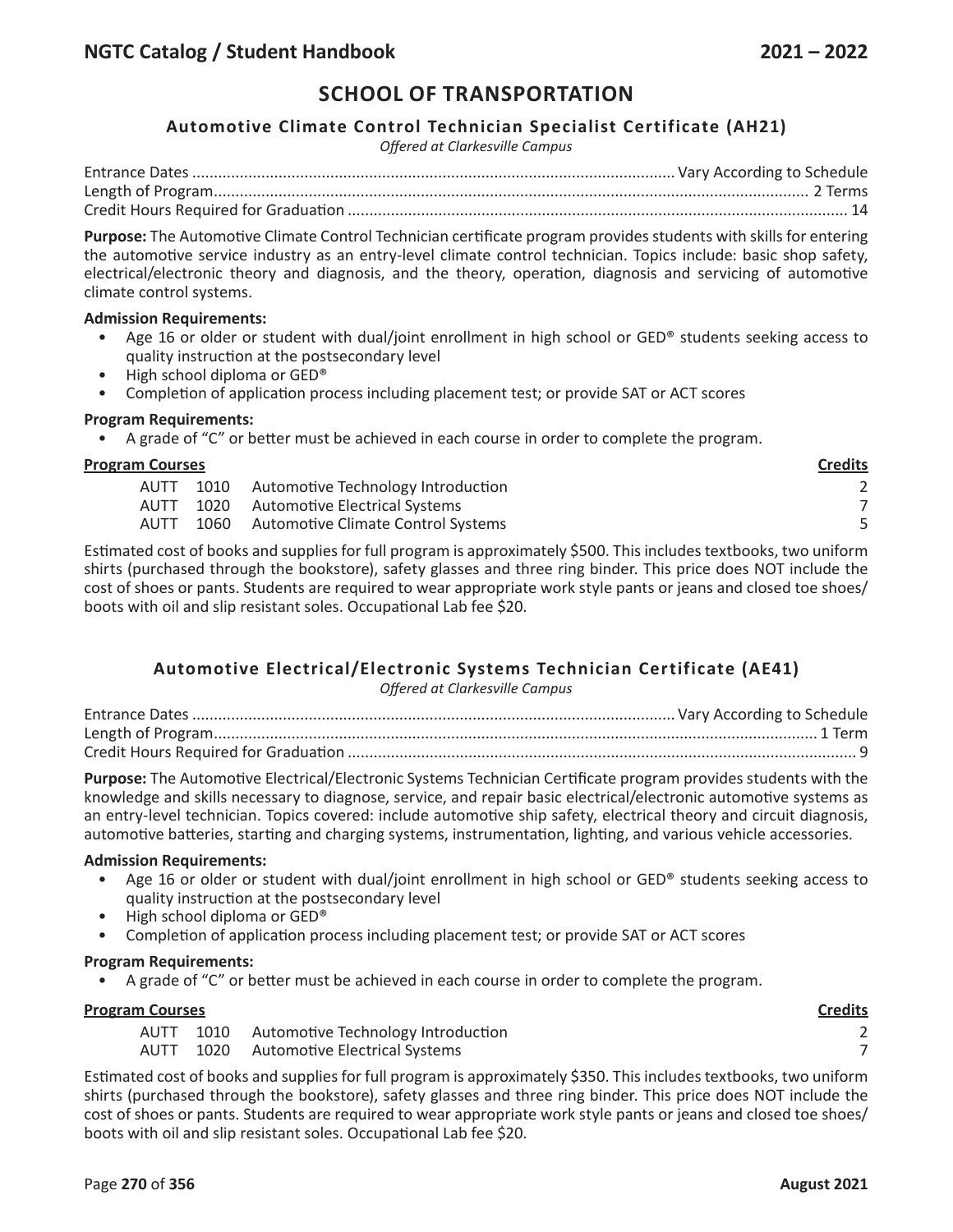#### **Automotive Engine Performance Technician Certificate (AE51)**

*Offered at Clarkesville Campus*

**Purpose**: The Automotive Engine Performance Technician certificate program introduces students to the knowledge and skills they will need as entry-level automotive engine performance technicians. Topics covered include: shop safety, electrical/electronic diagnosis, and diagnosis and service of fuel, ignition, emission and electronic engine controls.

#### **Admission Requirements:**

- Age 16 or older or student with dual/joint enrollment in high school or GED® students seeking access to quality instruction at the postsecondary level
- High school diploma or GED®
- Completion of application process including placement test; or provide SAT or ACT scores

#### **Program Requirements:**

• A grade of "C" or better must be achieved in each course in order to complete the program.

| <b>Program Courses</b> |      |                                    | <b>Credits</b> |
|------------------------|------|------------------------------------|----------------|
| <b>AUTT</b>            | 1010 | Automotive Technology Introduction |                |
| AUTT                   | 1020 | Automotive Electrical Systems      |                |
| <b>AUTT</b>            |      | 1040 Automotive Engine Performance |                |

Estimated cost of books and supplies for full program is approximately \$350. This includes textbooks, two uniform shirts (purchased through the bookstore), safety glasses and three ring binder. This price does NOT include the cost of shoes or pants. Students are required to wear appropriate work style pants or jeans and closed toe shoes/ boots with oil and slip resistant soles. Occupational Lab fee \$20.

# **Automotive Engine Repair Technician Certificate (AE61)**

*Offered at Clarkesville Campus*

**Purpose:** The Automotive Engine Repair Technician certificate program provides students with entry-level automotive engine repair skills. Topics include: basic shop safety, basic electrical/electronic diagnosis, principles of engine operation, basic engine diagnosis, and basic engine repair procedures.

#### **Admission Requirements:**

- Age 16 or older or student with dual/joint enrollment in high school or GED® students seeking access to quality instruction at the postsecondary level
- High school diploma or GED®
- Completion of application process including placement test; or provide SAT or ACT scores

Program Requirements:

• A grade of "C" or better must be achieved in each course in order to complete the program.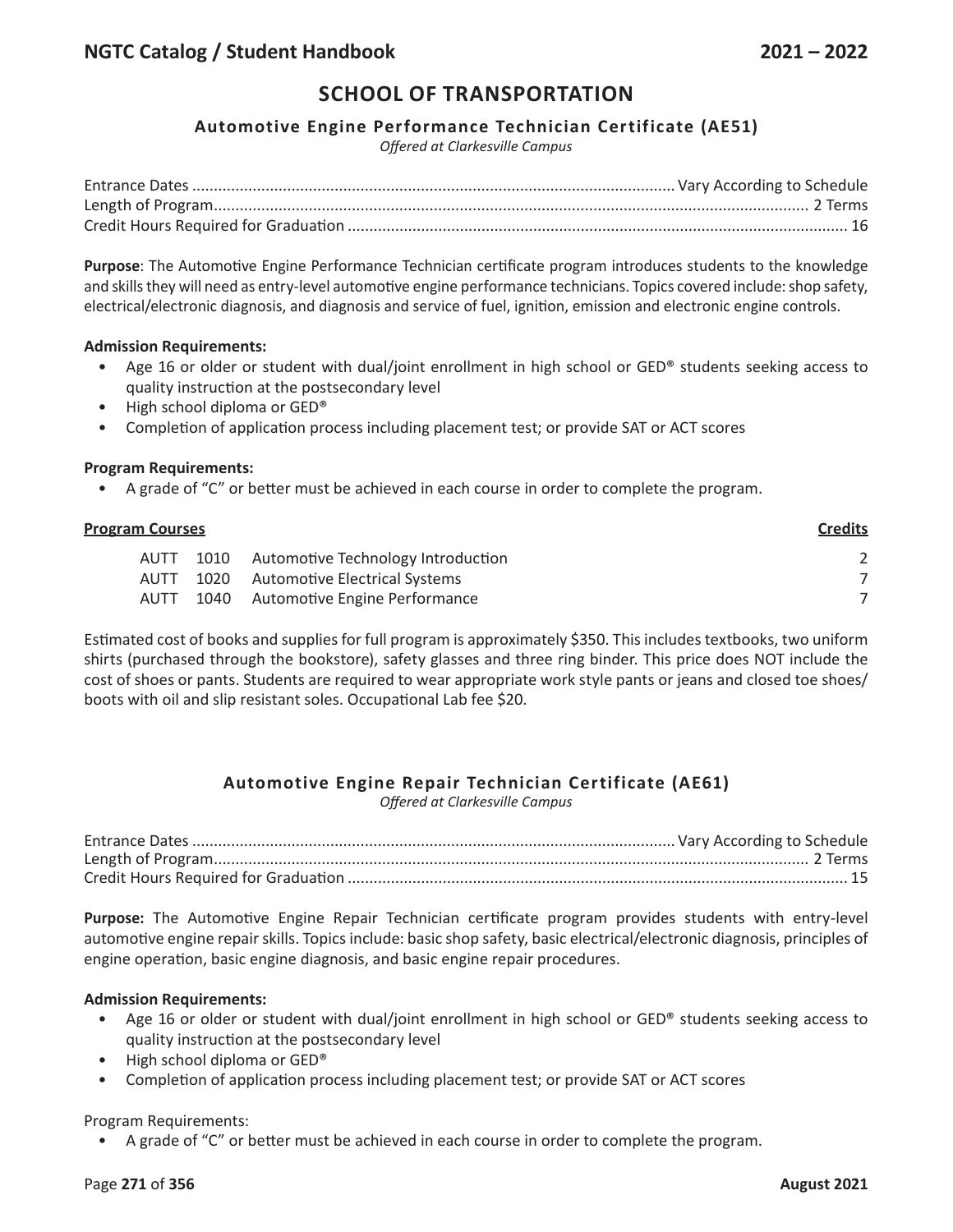# **NGTC Catalog / Student Handbook 2021 – 2022**

# **SCHOOL OF TRANSPORTATION**

# **Program Courses Credits** AUTT 1010 Automotive Technology Introduction 2 AUTT 1020 Automotive Electrical Systems 7 AUTT 2010 Automotive Engine Repair 6

Estimated cost of books and supplies for full program is approximately \$350. This includes textbooks, two uniform shirts (purchased through the bookstore), safety glasses and three ring binder. This price does NOT include the cost of shoes or pants. Students are required to wear appropriate work style pants or jeans and closed toe shoes/ boots with oil and slip resistant soles. Occupational Lab fee \$20.

# **Automotive Light Duty Diesel Engine Technician Certificate (ALD1)**

*Offered at Clarkesville Campus*

**Purpose:** The Automotive Light Duty Diesel Engine Technology certificate program allows auto service students to pursue a short-term training program to learn the basics of maintaining and servicing light duty diesel vehicles and trucks. There will also be an emphasis on electrical/electronic systems diagnosis as well as engine performance and emissions systems.

#### **Admission Requirements:**

- Age 16 or older or student with dual/joint enrollment in high school or GED® students seeking access to quality instruction at the postsecondary level
- High school diploma or GED®
- Completion of application process including placement test; or provide SAT or ACT scores

#### **Program Requirements:**

• A grade of "C" or better must be achieved in each course in order to complete the program.

#### **Program Courses Credits**

| AUTT        | 1010 | Automotive Technology Introduction             | $\mathcal{L}$ |
|-------------|------|------------------------------------------------|---------------|
| AUTT        |      | 1020 Automotive Electrical Systems             | 7             |
| <b>AUTT</b> |      | 1040 Automotive Engine Performance             | 7             |
| AUTT        |      | 2010 Automotive Engine Repair                  | 6             |
|             |      | AUTT 2110 Automotive Light Duty Diesel Engines | 6             |